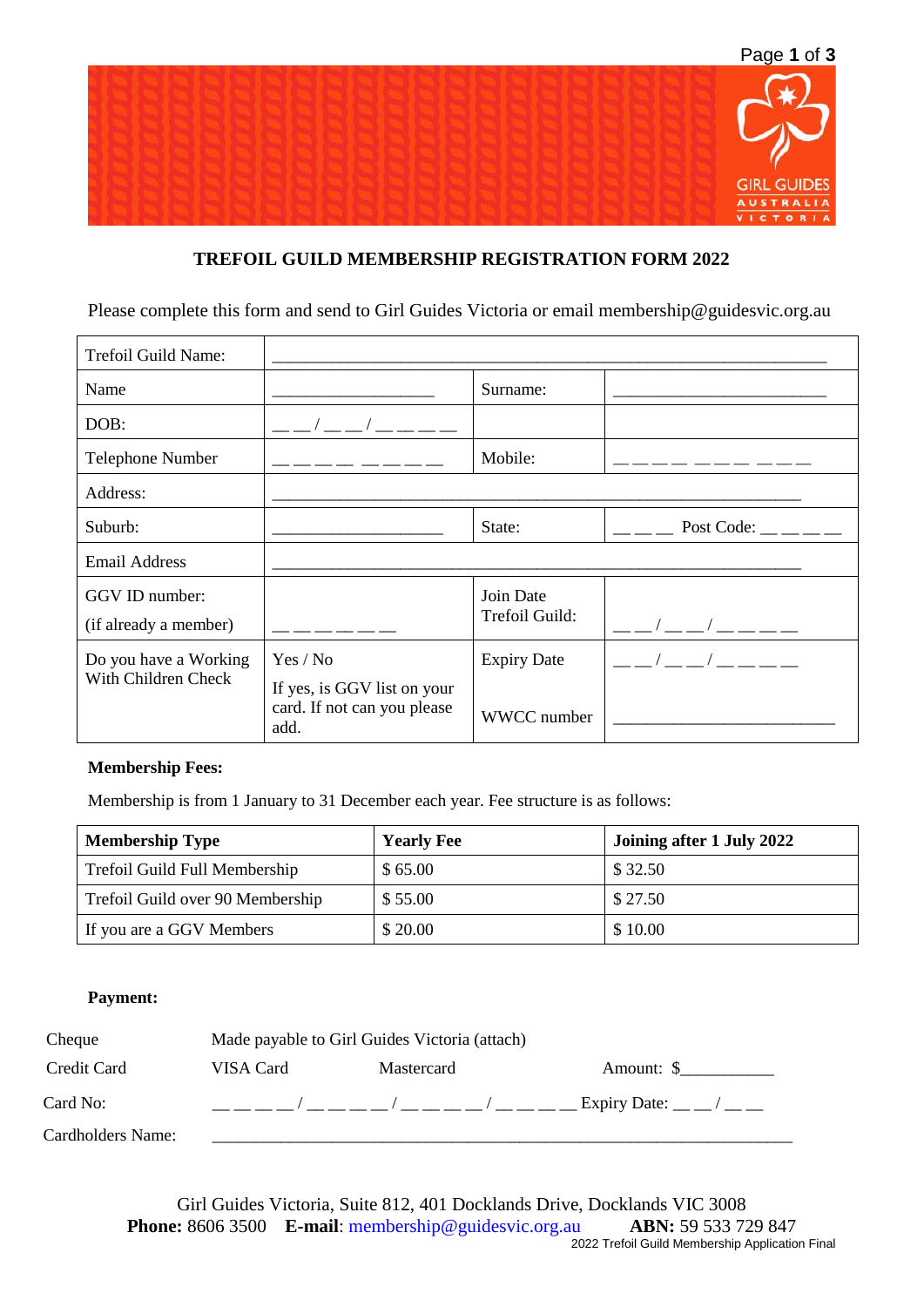

Cardholders Signature:

# **CODE OF CONDUCT**

This Code of Conduct sets the standards of behaviour expected of all adults participating in Girl Guiding in Australia. It is designed to ensure that all adult members, volunteers and employees of Girl Guides Australia (GGA) and State Girl Guide Organisations are aware of their obligations and responsibilities.

As an adult involved in Girl Guiding in Australia you should adhere to this Code of Conduct.

- Behave in the spirit of The Girl Guide Promise and Law.
- Adhere to GGA and the relevant State Girl Guide Organisation's policies and procedures.
- Treat others fairly, knowing that GGA and State Girl Guide Organisations do not tolerate unlawful discrimination on the basis of age, gender, marital status, national or ethnic beliefs, social background or health.
- Create an environment in which girls and adults are safe from emotional, physical, verbal and sexual abuse.
- Respect other's rights to privacy and confidentiality of their personal information.
- Fulfil the roles and responsibilities as stated in your position description (where applicable) and act within the limitations of your authority in performing your duties.
- Represent Girl Guiding in the community in a positive light.

GGA and State Girl Guide Organisations reserve the right to take action regarding any breach of the Code of Conduct.

### **DECLARATION**

#### **For all Adults**

- I agree to have a Police Check every five years and to maintain my Working With Children Check
- I agree to abide by the Code of Conduct *(as above)*

#### **Additionally for Trefoil Guild members**

- I agree to pay my annual Girl Guides membership subscription
- I am willing to undertake the necessary training for my role.

### **SIGNATURE**

**Applicant** \_\_\_\_\_\_\_\_\_\_\_\_\_\_\_\_\_\_\_\_\_\_\_\_\_\_\_\_\_\_\_

Name (Please Print)

Signature

Date